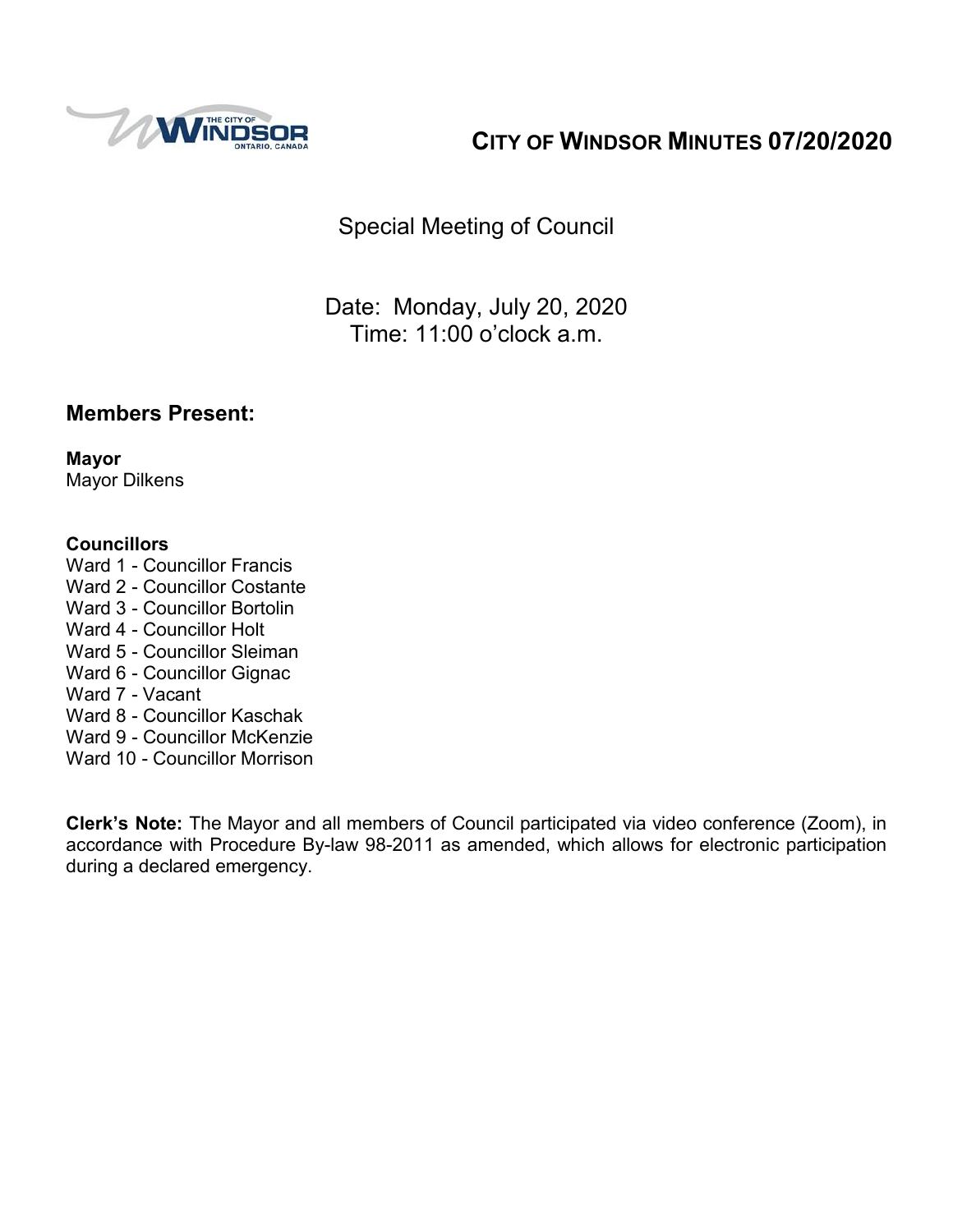### **2. CALL TO ORDER**

The Mayor calls the meeting to order at 11:00 o'clock a.m.

### **3. DISCLOSURE OF PECUNIARY INTEREST AND THE GENERAL NATURE THEREOF**

None disclosed.

## **6. COMMITTEE OF THE WHOLE**

Moved by: Councillor Costante Seconded by: Councillor Morrison

That Council do now rise and move into Committee of the Whole with the Mayor presiding for the purpose of dealing with:

(a) hearing requests for deferrals, referrals and/or withdrawals of any items of business;

(b) hearing presentations and delegations;

(c) consideration of business items; and,

(d) consideration of by-law 104-2020.

Carried.

## **9. REQUESTS FOR DEFERRALS, REFERRALS OR WITHDRAWALS**

None requested.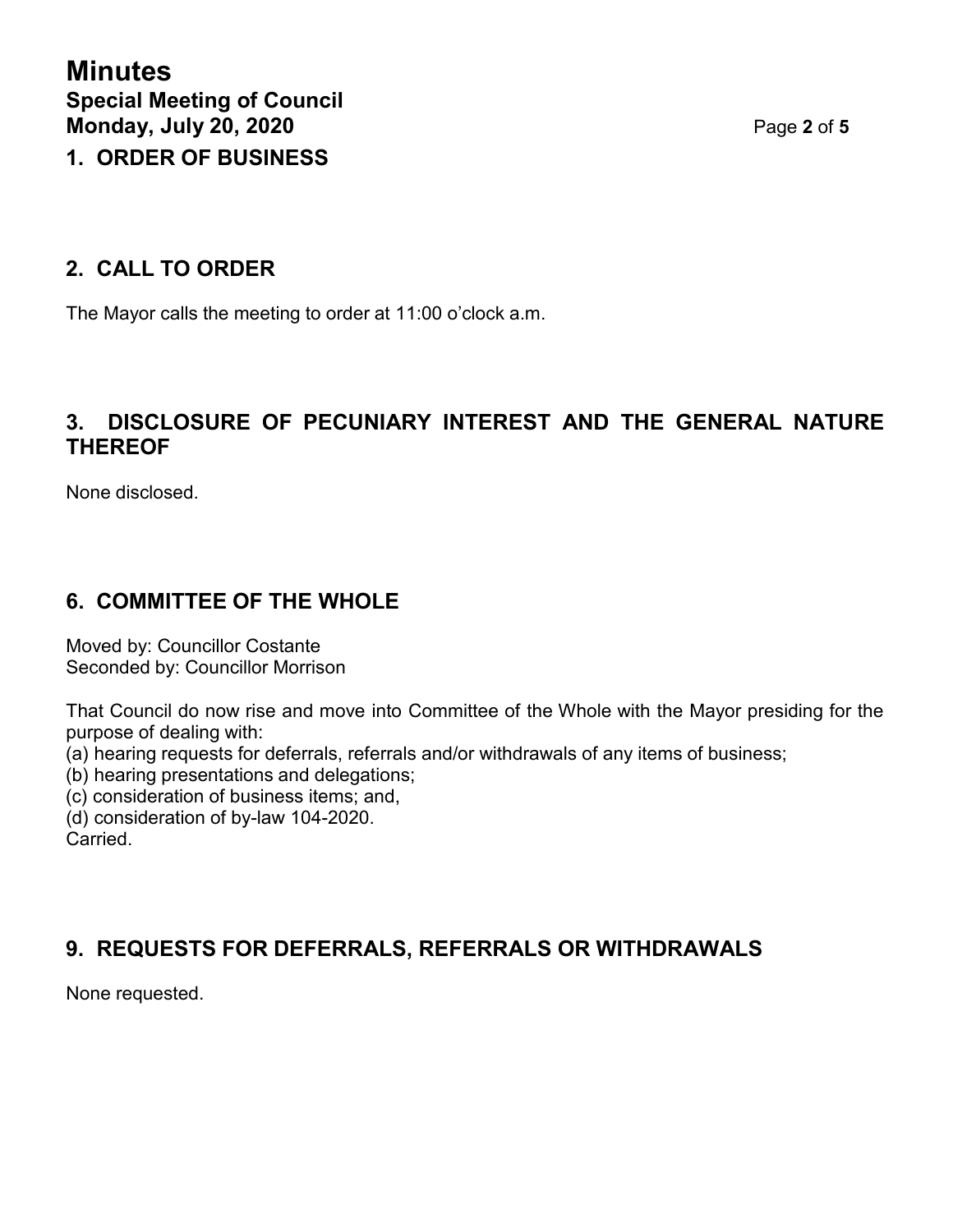### **10.1. Windsor Essex Community Housing Corporation - Meadowbrook Housing Project Update**

#### **Hans Kogel, Jim Steele, Jay Shanmugam and Charles Janisse, Representatives from the Windsor Essex Community Housing Corporation (WECHC)**

Hans Kogel, Jim Steele, Jay Shanmugam and Charles Janisse, Representatives from the Windsor Essex Community Housing Corporation (WECHC) appear before Council and are available for questions regarding the administrative report Windsor Essex Community Housing Corporation – Meadowbrook Housing Project Update.

#### **Judy Binder, Representing Canadian Mortgage and Housing Corporation**

Judy Binder, Representing Canadian Mortgage and Housing Corporation appears before Council and is available for questions regarding the administrative report Windsor Essex Community Housing Corporation – Meadowbrook Housing Project Update.

Moved by: Councillor Kaschak Seconded by: Councillor Holt

Decision Number: CR372/2020

That City Council **RECEIVE** the Meadowbrook project update and request from Windsor Essex Community Housing Corporation; and further,

That City Council **AUTHORIZE** Windsor Essex Community Housing Corporation to obtain a repayable loan through CMHC's Co-Investment Fund to a maximum of \$20.5 million; debt servicing (principal and interest payments) for this repayable loan to be funded from the rental income and other revenues of this development; and further,

That City Council **AUTHORIZE** that a municipal guarantee be provided to Canada Mortgage and Housing Corporation for both the non-repayable and repayable loans; and further,

That the CAO and City Clerk be **AUTHORIZED** to execute a guarantee agreement in the form acceptable to Canada Mortgage and Housing Corporation subject to review for legal content by the City Solicitor and financial and technical content by the City Treasurer. Carried.

> Report Number: C 15/2020 Clerk's File: SS/13867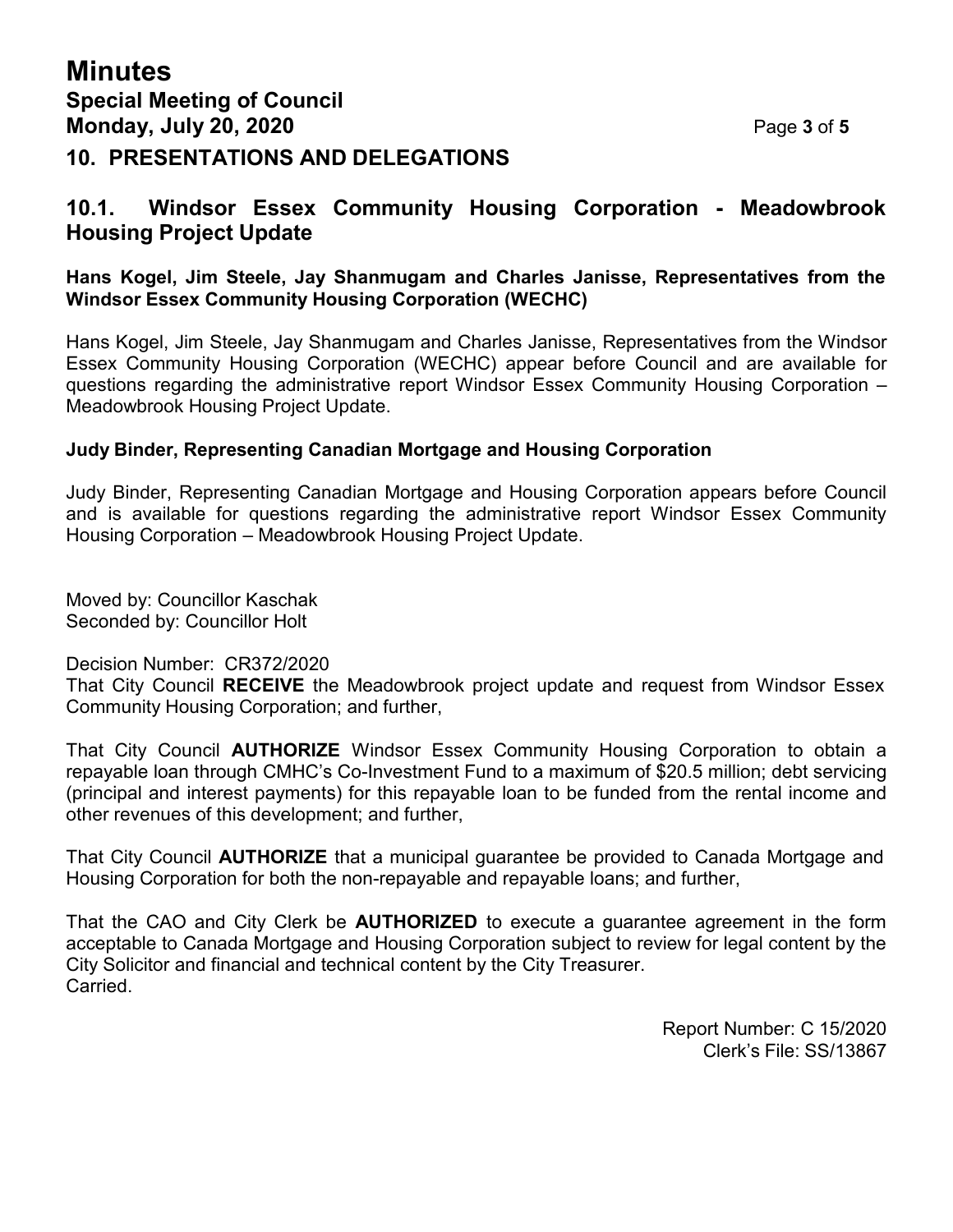### **11. REGULAR BUSINESS ITEMS**

### **11.1. Application for a Cannabis Retail Store Authorization at 3407 Walker Road - Ward 9**

Moved by: Councillor Gignac Seconded by: Councillor McKenzie

Decision Number: CR373/2020 That City Council **RECEIVE** the collected comments as requested through CR534/2019 for information; and,

That City Council **SUPPORT** the Retail Cannabis Application requested by 'The Higher Cannabis Company' regarding the site located at 3407 Walker Road; and,

That City Council **DIRECT** the Chief Administrative Officer to **RETURN** their decision along with this report and Appendices A and B to the Alcohol and Gaming Commission of Ontario for consideration regarding the Retail Cannabis Application and for delivery to the Applicant, 'The Higher Cannabis Company' regarding the site located at 3407 Walker Road, no later than July 21, 2020.

Carried.

Report Number: C 144/2020 Clerk's File: GP/13047

## **13. BY-LAWS (First and Second Readings)**

Moved by: Councillor Sleiman Seconded by: Councillor Gignac

That the following By-law No. 104-2020 be introduced and read a first and second time:

**104-2020** A BY-LAW TO CONFIRM PROCEEDINGS OF THE COUNCIL OF THE CORPORATION OF THE CITY OF WINDSOR AT ITS SPECIAL MEETING HELD ON THE 20TH DAY OF JULY, 2020. Carried.

## **14. MOVE BACK INTO FORMAL SESSION**

Moved by: Councillor Francis Seconded by: Councillor Bortolin